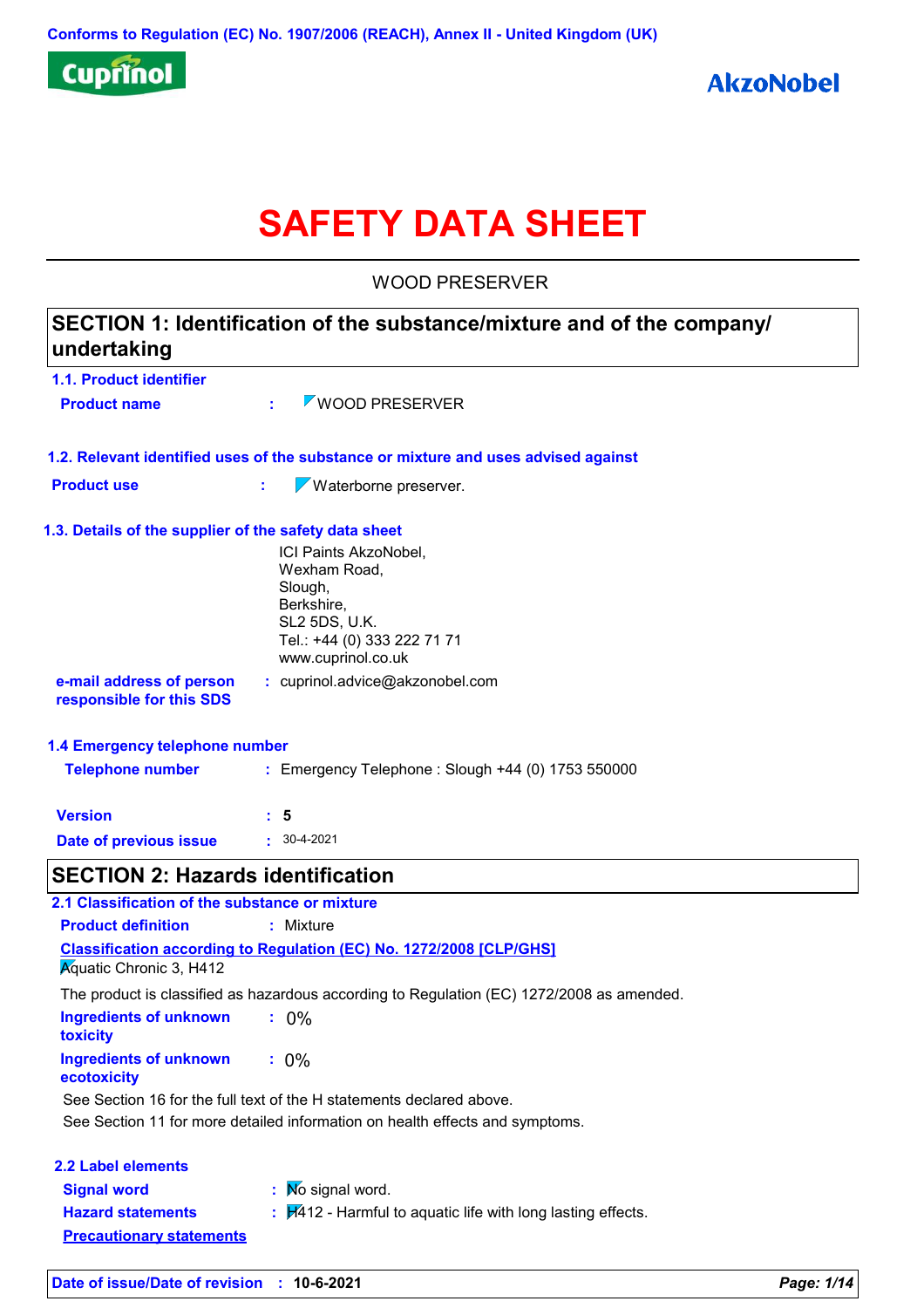## **SECTION 2: Hazards identification**

| <b>General</b>                                                                                                                                                  | : P102 - Keep out of reach of children.<br>P101 - If medical advice is needed, have product container or label at hand.                                |
|-----------------------------------------------------------------------------------------------------------------------------------------------------------------|--------------------------------------------------------------------------------------------------------------------------------------------------------|
| <b>Prevention</b>                                                                                                                                               | $\frac{1}{2}$ $\mathbb{P}262$ - Do not get in eyes, on skin, or on clothing.<br>P273 - Avoid release to the environment.                               |
| <b>Response</b>                                                                                                                                                 | : Mot applicable.                                                                                                                                      |
| <b>Storage</b>                                                                                                                                                  | : Mot applicable.                                                                                                                                      |
| <b>Disposal</b>                                                                                                                                                 | $\frac{1}{2}$ $\overline{P}501$ - Dispose of contents and container in accordance with all local, regional,<br>national and international regulations. |
| <b>Supplemental label</b><br>elements                                                                                                                           | $\frac{1}{2}$ $\sqrt{2}$ Contains IPBC and propiconazole (ISO). May produce an allergic reaction.                                                      |
| <b>Annex XVII - Restrictions</b><br>on the manufacture,<br>placing on the market and<br>use of certain dangerous<br>substances, mixtures and<br><b>articles</b> | : Mot applicable.                                                                                                                                      |
| <b>Special packaging requirements</b>                                                                                                                           |                                                                                                                                                        |
| <b>Containers to be fitted</b><br>with child-resistant<br>fastenings                                                                                            | : Mot applicable.                                                                                                                                      |
| Tactile warning of danger : Mot applicable.                                                                                                                     |                                                                                                                                                        |
| <b>2.3 Other hazards</b>                                                                                                                                        |                                                                                                                                                        |
| <b>Product meets the criteria</b><br>for PBT or vPvB according<br>to Regulation (EC) No.<br>1907/2006, Annex XIII                                               | : This mixture does not contain any substances that are assessed to be a PBT or a<br>vPvB.                                                             |
| Other hazards which do<br>not result in classification                                                                                                          | : None known.                                                                                                                                          |

## **SECTION 3: Composition/information on ingredients**

| <b>3.2 Mixtures</b>                 | Mixture<br>ŧ.                                                                             |                |                                                                                                                                                                               |             |
|-------------------------------------|-------------------------------------------------------------------------------------------|----------------|-------------------------------------------------------------------------------------------------------------------------------------------------------------------------------|-------------|
| <b>Product/ingredient name</b>      | <b>Identifiers</b>                                                                        | $\frac{9}{6}$  | <b>Regulation (EC) No.</b><br>1272/2008 [CLP]                                                                                                                                 | <b>Type</b> |
| 3-butoxypropan-2-ol                 | REACH #:<br>01-2119475527-28<br>EC: 225-878-4<br>CAS: 5131-66-8<br>Index:<br>603-052-00-8 | ≤3             | Skin Irrit. 2, H315<br>Eye Irrit. 2, H319                                                                                                                                     | $[1]$       |
| <b>IPBC</b>                         | EC: 259-627-5<br>CAS: 55406-53-6<br>Index:<br>616-212-00-7                                | l<1            | Acute Tox. 4, H302<br>Acute Tox. 3, H331<br>Eye Dam. 1, H318<br>Skin Sens. 1, H317<br><b>STOT RE 1, H372</b><br>Aquatic Acute 1, H400 (M=10)<br>Aquatic Chronic 1, H410 (M=1) | $[1]$       |
| propiconazole (ISO)                 | IEC: 262-104-4<br>CAS: 60207-90-1<br>Index:<br>613-205-00-0                               | <sub>0.3</sub> | Acute Tox. 4, H302<br>Skin Sens. 1, H317<br>Repr. 1B, H360D<br>Aquatic Acute 1, H400 (M=1)<br>Aquatic Chronic 1, H410 (M=1)                                                   | $[1]$       |
| (2-methoxymethylethoxy)<br>propanol | <b>IREACH #:</b><br>01-2119450011-60<br>EC: 252-104-2<br>CAS: 34590-94-8                  | 50.3           | Not classified.                                                                                                                                                               | $[2]$       |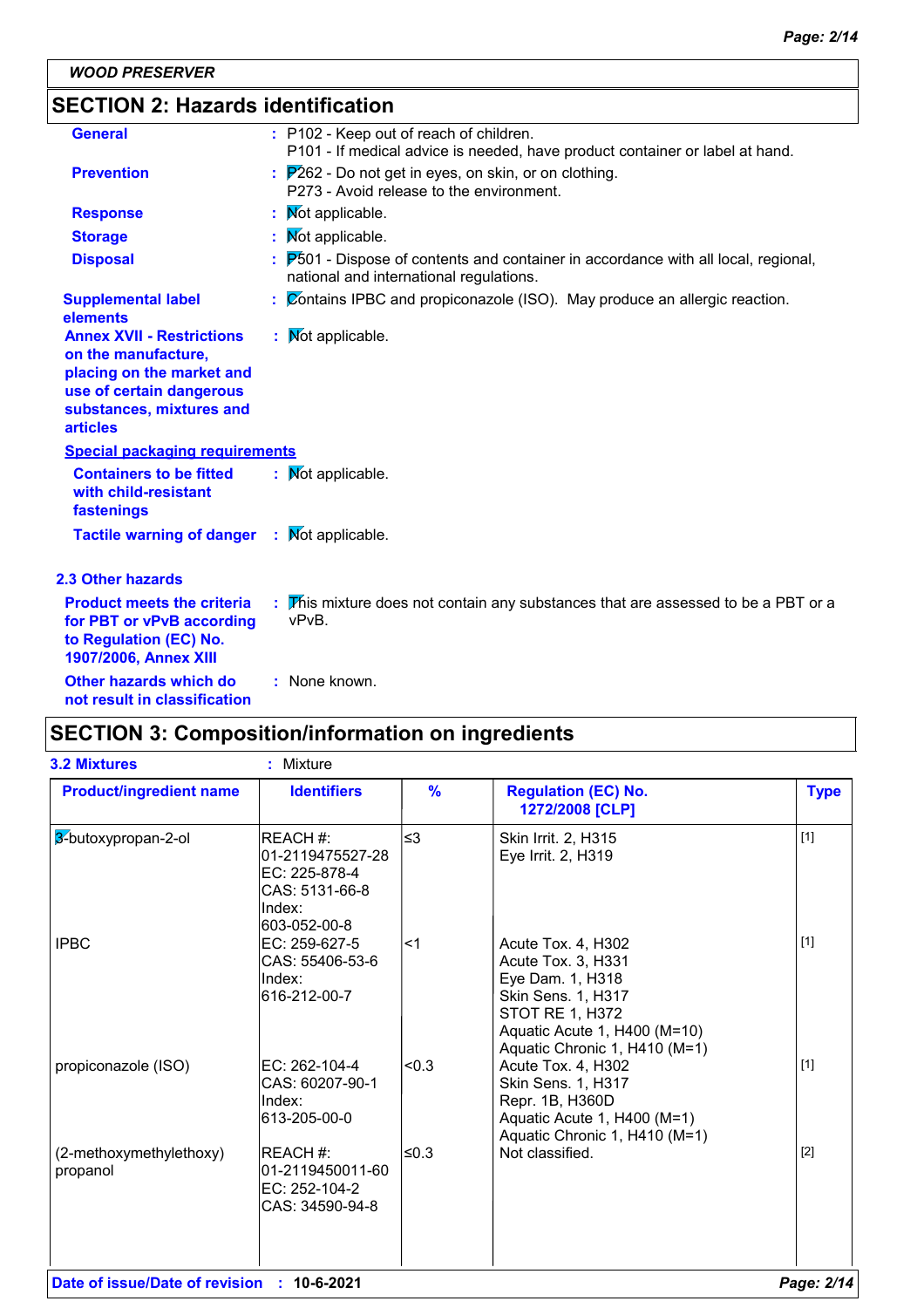*WOOD PRESERVER*

## **SECTION 3: Composition/information on ingredients**

|  | . .                    |  |
|--|------------------------|--|
|  | See Section 16 for     |  |
|  | the full text of the H |  |
|  | statements declared    |  |
|  | above.                 |  |

There are no additional ingredients present which, within the current knowledge of the supplier and in the concentrations applicable, are classified as hazardous to health or the environment, are PBTs, vPvBs or Substances of equivalent concern, or have been assigned a workplace exposure limit and hence require reporting in this section.

Type

[1] Substance classified with a health or environmental hazard

[2] Substance with a workplace exposure limit

[3] Substance meets the criteria for PBT according to Regulation (EC) No. 1907/2006, Annex XIII

[4] Substance meets the criteria for vPvB according to Regulation (EC) No. 1907/2006, Annex XIII

[5] Substance of equivalent concern

[6] Additional disclosure due to company policy

Occupational exposure limits, if available, are listed in Section 8.

## **SECTION 4: First aid measures**

| <b>4.1 Description of first aid measures</b> |                                                                                                                                                                                                             |
|----------------------------------------------|-------------------------------------------------------------------------------------------------------------------------------------------------------------------------------------------------------------|
| <b>General</b>                               | : In all cases of doubt, or when symptoms persist, seek medical attention. Never give<br>anything by mouth to an unconscious person. If unconscious, place in recovery<br>position and seek medical advice. |
| <b>Eye contact</b>                           | : Remove contact lenses, irrigate copiously with clean, fresh water, holding the<br>eyelids apart for at least 10 minutes and seek immediate medical advice.                                                |
| <b>Inhalation</b>                            | : Remove to fresh air. Keep person warm and at rest. If not breathing, if breathing is<br>irregular or if respiratory arrest occurs, provide artificial respiration or oxygen by<br>trained personnel.      |
| <b>Skin contact</b>                          | : Remove contaminated clothing and shoes. Wash skin thoroughly with soap and<br>water or use recognised skin cleanser. Do NOT use solvents or thinners.                                                     |
| <b>Ingestion</b>                             | : If swallowed, seek medical advice immediately and show the container or label.<br>Keep person warm and at rest. Do NOT induce vomiting.                                                                   |
| <b>Protection of first-aiders</b>            | : No action shall be taken involving any personal risk or without suitable training. It<br>may be dangerous to the person providing aid to give mouth-to-mouth resuscitation.                               |

#### **4.2 Most important symptoms and effects, both acute and delayed**

There are no data available on the mixture itself. The mixture has been assessed following the conventional method of the CLP Regulation (EC) No 1272/2008 and is classified for toxicological properties accordingly. See Sections 2 and 3 for details.

Exposure to component solvent vapour concentrations in excess of the stated occupational exposure limit may result in adverse health effects such as mucous membrane and respiratory system irritation and adverse effects on the kidneys, liver and central nervous system. Symptoms and signs include headache, dizziness, fatigue, muscular weakness, drowsiness and, in extreme cases, loss of consciousness.

Solvents may cause some of the above effects by absorption through the skin. Repeated or prolonged contact with the mixture may cause removal of natural fat from the skin, resulting in non-allergic contact dermatitis and absorption through the skin.

If splashed in the eyes, the liquid may cause irritation and reversible damage.

Ingestion may cause nausea, diarrhea and vomiting.

This takes into account, where known, delayed and immediate effects and also chronic effects of components from short-term and long-term exposure by oral, inhalation and dermal routes of exposure and eye contact.

Contains IPBC, propiconazole (ISO). May produce an allergic reaction.

#### **4.3 Indication of any immediate medical attention and special treatment needed**

| <b>Notes to physician</b>  | Treat symptomatically. Contact poison treatment specialist immediately if large<br>quantities have been ingested or inhaled. |
|----------------------------|------------------------------------------------------------------------------------------------------------------------------|
| <b>Specific treatments</b> | : No specific treatment.                                                                                                     |

See toxicological information (Section 11)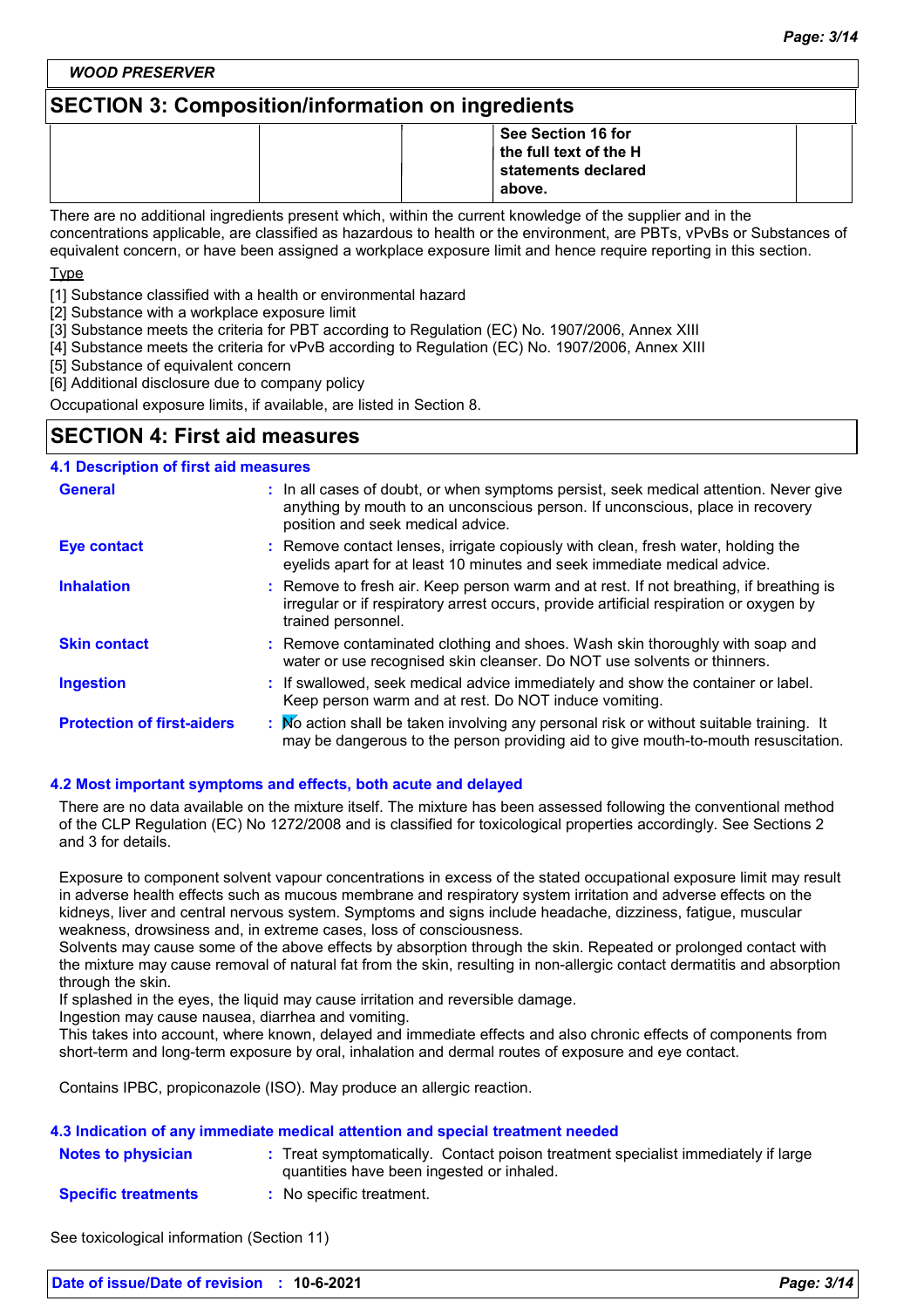## **SECTION 5: Firefighting measures**

| 5.1 Extinguishing media                                  |                                                                                                                              |
|----------------------------------------------------------|------------------------------------------------------------------------------------------------------------------------------|
| <b>Suitable extinguishing</b><br>media                   | : Recommended: alcohol-resistant foam, $CO2$ , powders, water spray.                                                         |
| <b>Unsuitable extinguishing</b><br>media                 | : Do not use water jet.                                                                                                      |
|                                                          | 5.2 Special hazards arising from the substance or mixture                                                                    |
| <b>Hazards from the</b><br>substance or mixture          | : Fire will produce dense black smoke. Exposure to decomposition products may<br>cause a health hazard.                      |
| <b>Hazardous combustion</b><br>products                  | : Decomposition products may include the following materials: carbon monoxide,<br>carbon dioxide, smoke, oxides of nitrogen. |
| <b>5.3 Advice for firefighters</b>                       |                                                                                                                              |
| <b>Special protective actions</b><br>for fire-fighters   | : Cool closed containers exposed to fire with water. Do not release runoff from fire to<br>drains or watercourses.           |
| <b>Special protective</b><br>equipment for fire-fighters | : Appropriate breathing apparatus may be required.                                                                           |

## **SECTION 6: Accidental release measures**

|                                                                | 6.1 Personal precautions, protective equipment and emergency procedures                                                                                                                                                                                                            |
|----------------------------------------------------------------|------------------------------------------------------------------------------------------------------------------------------------------------------------------------------------------------------------------------------------------------------------------------------------|
| For non-emergency<br>personnel                                 | : Exclude sources of ignition and ventilate the area. Avoid breathing vapour or mist.<br>Refer to protective measures listed in sections 7 and 8.                                                                                                                                  |
| For emergency responders                                       | : If specialised clothing is required to deal with the spillage, take note of any<br>information in Section 8 on suitable and unsuitable materials. See also the<br>information in "For non-emergency personnel".                                                                  |
| <b>6.2 Environmental</b><br>precautions                        | : Do not allow to enter drains or watercourses. If the product contaminates lakes,<br>rivers, or sewers, inform the appropriate authorities in accordance with local<br>regulations.                                                                                               |
| 6.3 Methods and material<br>for containment and<br>cleaning up | : Contain and collect spillage with non-combustible, absorbent material e.g. sand,<br>earth, vermiculite or diatomaceous earth and place in container for disposal<br>according to local regulations (see Section 13). Preferably clean with a detergent.<br>Avoid using solvents. |
| 6.4 Reference to other<br><b>sections</b>                      | : See Section 1 for emergency contact information.<br>See Section 8 for information on appropriate personal protective equipment.<br>See Section 13 for additional waste treatment information.                                                                                    |

## **SECTION 7: Handling and storage**

The information in this section contains generic advice and guidance. The list of Identified Uses in Section 1 should be consulted for any available use-specific information provided in the Exposure Scenario(s).

| <b>7.1 Precautions for safe</b><br>handling | : Prevent the creation of flammable or explosive concentrations of vapours in air and<br>avoid vapour concentrations higher than the occupational exposure limits.<br>In addition, the product should only be used in areas from which all naked lights and<br>other sources of ignition have been excluded. Electrical equipment should be<br>protected to the appropriate standard. |
|---------------------------------------------|---------------------------------------------------------------------------------------------------------------------------------------------------------------------------------------------------------------------------------------------------------------------------------------------------------------------------------------------------------------------------------------|
|                                             | Mixture may charge electrostatically: always use earthing leads when transferring<br>from one container to another.<br>Operators should wear antistatic footwear and clothing and floors should be of the<br>conducting type.                                                                                                                                                         |
|                                             | Keep away from heat, sparks and flame. No sparking tools should be used.<br>Avoid contact with skin and eyes. Avoid the inhalation of dust, particulates, spray or<br>mist arising from the application of this mixture. Avoid inhalation of dust from<br>sanding.<br>Eating, drinking and smoking should be prohibited in areas where this material is                               |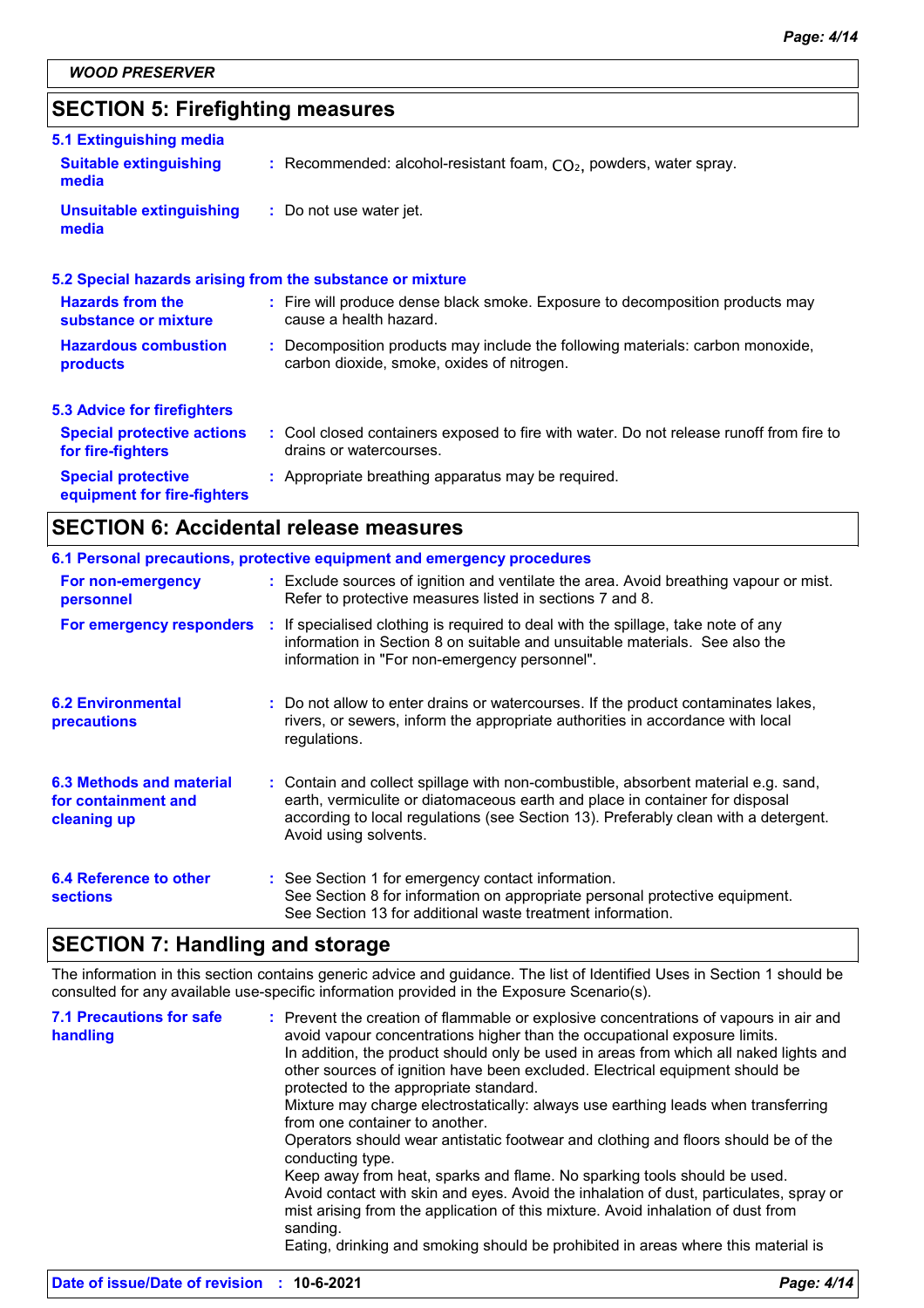## **SECTION 7: Handling and storage**

handled, stored and processed.

Put on appropriate personal protective equipment (see Section 8). Never use pressure to empty. Container is not a pressure vessel. Always keep in containers made from the same material as the original one. Comply with the health and safety at work laws. Do not allow to enter drains or watercourses. **Information on fire and explosion protection** Vapours are heavier than air and may spread along floors. Vapours may form explosive mixtures with air.

#### **7.2 Conditions for safe storage, including any incompatibilities**

Store in accordance with local regulations.

#### **Notes on joint storage**

Keep away from: oxidising agents, strong alkalis, strong acids.

**Additional information on storage conditions**

Observe label precautions. Store in a dry, cool and well-ventilated area. Keep away from heat and direct sunlight. Keep away from sources of ignition. No smoking. Prevent unauthorised access. Containers that have been opened must be carefully resealed and kept upright to prevent leakage.

#### **7.3 Specific end use(s)**

**Recommendations : Industrial sector specific : solutions**

- : Not available.
- : Not available.

## **SECTION 8: Exposure controls/personal protection**

The information in this section contains generic advice and guidance. Information is provided based on typical anticipated uses of the product. Additional measures might be required for bulk handling or other uses that could significantly increase worker exposure or environmental releases.

#### **8.1 Control parameters**

#### **Occupational exposure limits**

| <b>Product/ingredient name</b><br>$\sqrt{2}$ -methoxymethylethoxy)propanol |           | <b>Exposure limit values</b>                                                                                                                                                                                                                                                                                                                                                                                                                                                                                                                                                                                                                                                                                                                                                                                                                                                                                                                                                                                        |  |
|----------------------------------------------------------------------------|-----------|---------------------------------------------------------------------------------------------------------------------------------------------------------------------------------------------------------------------------------------------------------------------------------------------------------------------------------------------------------------------------------------------------------------------------------------------------------------------------------------------------------------------------------------------------------------------------------------------------------------------------------------------------------------------------------------------------------------------------------------------------------------------------------------------------------------------------------------------------------------------------------------------------------------------------------------------------------------------------------------------------------------------|--|
|                                                                            |           | EH40/2005 WELs (United Kingdom (UK), 1/2020). Absorbed<br>through skin.<br>TWA: $308 \text{ mg/m}^3$ 8 hours.<br>TWA: 50 ppm 8 hours.                                                                                                                                                                                                                                                                                                                                                                                                                                                                                                                                                                                                                                                                                                                                                                                                                                                                               |  |
| <b>Recommended monitoring</b><br>procedures                                | required. | If this product contains ingredients with exposure limits, personal, workplace<br>atmosphere or biological monitoring may be required to determine the effectiveness<br>of the ventilation or other control measures and/or the necessity to use respiratory<br>protective equipment. Reference should be made to monitoring standards, such as<br>the following: European Standard EN 689 (Workplace atmospheres - Guidance for<br>the assessment of exposure by inhalation to chemical agents for comparison with<br>limit values and measurement strategy) European Standard EN 14042 (Workplace<br>atmospheres - Guide for the application and use of procedures for the assessment<br>of exposure to chemical and biological agents) European Standard EN 482<br>(Workplace atmospheres - General requirements for the performance of procedures<br>for the measurement of chemical agents) Reference to national guidance<br>documents for methods for the determination of hazardous substances will also be |  |

#### **DNELs/DMELs**

| <b>Product/ingredient name</b>           | <b>Type</b> | <b>Exposure</b>         | <b>Value</b>                  | <b>Population</b>     | <b>Effects</b> |
|------------------------------------------|-------------|-------------------------|-------------------------------|-----------------------|----------------|
| $\sqrt{2}$ -methoxymethylethoxy)propanol | <b>DNEL</b> | Long term Oral          | $0.33$ mg/<br>kg bw/day       | General<br>population | Systemic       |
|                                          | <b>DNEL</b> | Long term<br>Inhalation | 37.2 mg/m <sup>3</sup>        | General<br>population | Systemic       |
|                                          | <b>DNEL</b> | Long term Dermal        | $121 \text{ mg/kg}$<br>bw/day | General<br>population | Systemic       |
|                                          | <b>DNEL</b> | Long term Dermal        | $283$ mg/kg<br>bw/day         | Workers               | Systemic       |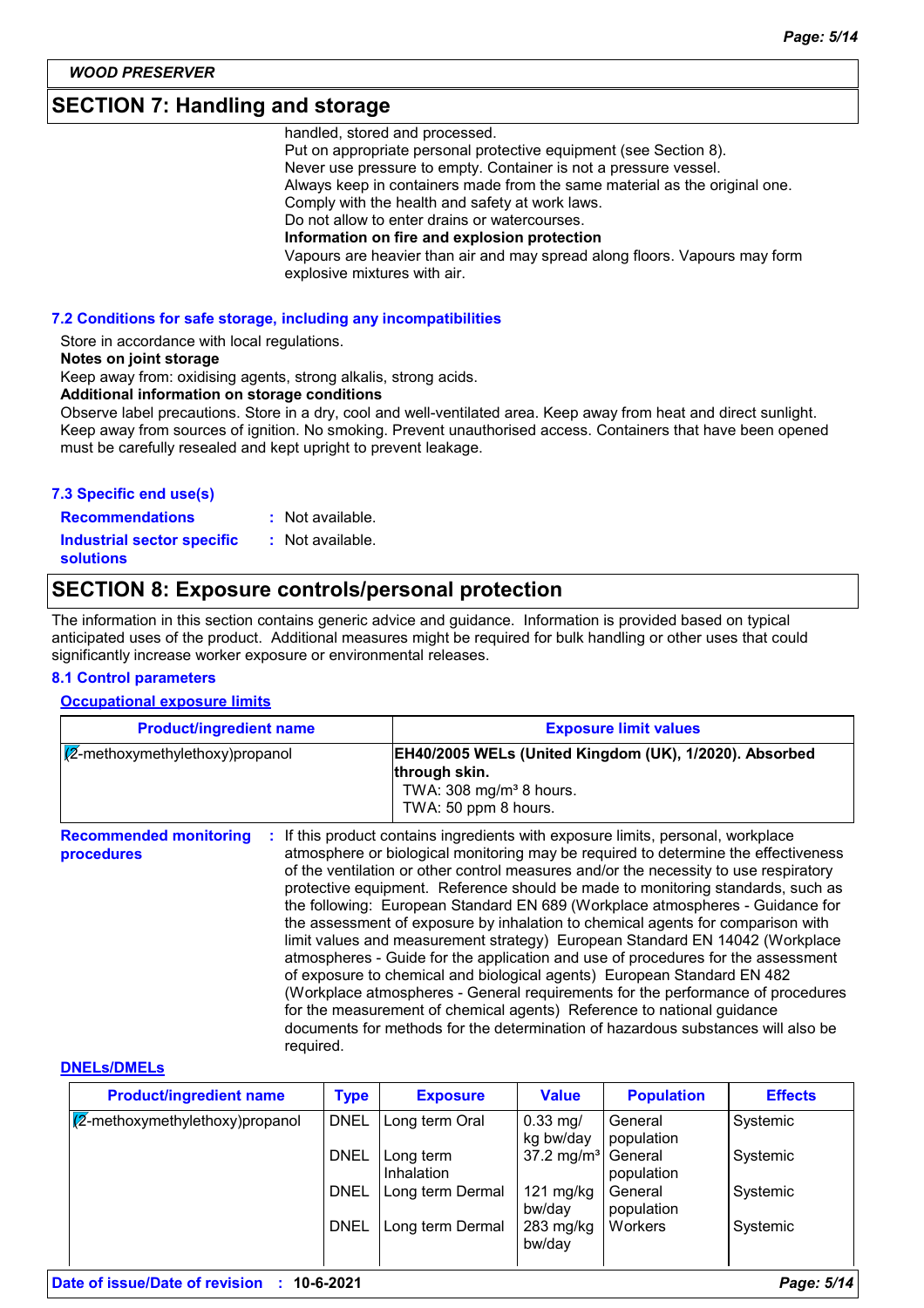*WOOD PRESERVER*

## **SECTION 8: Exposure controls/personal protection**

| <b>DNEL</b><br>308<br>١A<br>term<br>≧rkers<br>1 <sup>2</sup><br>$\sim$<br>ma<br>∟ona *<br>⊤ernic<br>-17<br>าaıatıon | . | . . | __ |  |  |
|---------------------------------------------------------------------------------------------------------------------|---|-----|----|--|--|
|                                                                                                                     |   |     |    |  |  |

| <b>PNECs</b> |
|--------------|
|--------------|

No PNECs available

| <b>8.2 Exposure controls</b>               |                                                                                                                                                                                                                                                                                                                                                                                                                                                                                                                                                                                                                                                                                         |  |
|--------------------------------------------|-----------------------------------------------------------------------------------------------------------------------------------------------------------------------------------------------------------------------------------------------------------------------------------------------------------------------------------------------------------------------------------------------------------------------------------------------------------------------------------------------------------------------------------------------------------------------------------------------------------------------------------------------------------------------------------------|--|
| <b>Appropriate engineering</b><br>controls | : Provide adequate ventilation. Where reasonably practicable, this should be<br>achieved by the use of local exhaust ventilation and good general extraction. If<br>these are not sufficient to maintain concentrations of particulates and solvent<br>vapours below the OEL, suitable respiratory protection must be worn.                                                                                                                                                                                                                                                                                                                                                             |  |
| <b>Individual protection measures</b>      |                                                                                                                                                                                                                                                                                                                                                                                                                                                                                                                                                                                                                                                                                         |  |
| <b>Hygiene measures</b>                    | : Wash hands, forearms and face thoroughly after handling chemical products, before<br>eating, smoking and using the lavatory and at the end of the working period.<br>Appropriate techniques should be used to remove potentially contaminated clothing.<br>Wash contaminated clothing before reusing. Ensure that eyewash stations and<br>safety showers are close to the workstation location.                                                                                                                                                                                                                                                                                       |  |
| <b>Eye/face protection</b>                 | : Use safety eyewear designed to protect against splash of liquids.                                                                                                                                                                                                                                                                                                                                                                                                                                                                                                                                                                                                                     |  |
| <b>Skin protection</b>                     |                                                                                                                                                                                                                                                                                                                                                                                                                                                                                                                                                                                                                                                                                         |  |
| <b>Hand protection</b>                     |                                                                                                                                                                                                                                                                                                                                                                                                                                                                                                                                                                                                                                                                                         |  |
| <b>Gloves</b>                              | : When prolonged or frequently repeated contact may occur, a glove with a protection<br>class of 6 (breakthrough time >480 minutes according to EN374) is recommended.<br>Recommended gloves: Viton ® or Nitrile, thickness ≥ 0.38 mm.<br>When only brief contact is expected, a glove with protection class of 2 or higher<br>(breakthrough time > 30 minutes according to EN374) is recommended.<br>Recommended gloves: Nitrile, thickness ≥ 0.12 mm.<br>Gloves should be replaced regularly and if there is any sign of damage to the glove<br>material.                                                                                                                             |  |
|                                            | The performance or effectiveness of the glove may be reduced by physical/chemical<br>damage and poor maintenance.                                                                                                                                                                                                                                                                                                                                                                                                                                                                                                                                                                       |  |
| <b>Body protection</b>                     | : Personnel should wear antistatic clothing made of natural fibres or of high-<br>temperature-resistant synthetic fibres.                                                                                                                                                                                                                                                                                                                                                                                                                                                                                                                                                               |  |
| <b>Other skin protection</b>               | : Appropriate footwear and any additional skin protection measures should be<br>selected based on the task being performed and the risks involved and should be<br>approved by a specialist before handling this product.                                                                                                                                                                                                                                                                                                                                                                                                                                                               |  |
| <b>Respiratory protection</b>              | : If workers are exposed to concentrations above the exposure limit, they must use<br>appropriate, certified respirators.                                                                                                                                                                                                                                                                                                                                                                                                                                                                                                                                                               |  |
|                                            | OLD LEAD-BASED PAINTS:                                                                                                                                                                                                                                                                                                                                                                                                                                                                                                                                                                                                                                                                  |  |
|                                            | When surfaces are to be prepared for painting, account should be taken of the age<br>of the property and the possibility that lead-pigmented paint might be present. There<br>is a possibility that ingestion or inhalation of scrapings or dust arising from the<br>preparation work could cause health effects. As a working rule you should assume<br>that this will be the case if the age of the property is pre 1960.                                                                                                                                                                                                                                                             |  |
|                                            | Where possible wet sanding or chemical stripping methods should be used with<br>surfaces of this type to avoid the creation of dust. When dry sanding cannot be<br>avoided, and effective local exhaust ventilation is not available, it is recommended<br>that a dust respirator is worn, that is approved for use with lead dusts, and its type<br>selected on the basis of the COSHH assessment, taking into account the<br>Workplace Exposure Limit for lead in air. Furthermore, steps should be taken to<br>ensure containment of the dusts created, and that all practicable measures are<br>taken to clean up thoroughly all deposits of dusts in and around the affected area. |  |
|                                            | Respiratory protection in case of dust or spray mist formation. (particle filter EN143<br>type P2) Respiratory protection in case of vapour formation. (half mask with<br>combination filter A2-P2 til concentrations of 0,5 Vol%.)                                                                                                                                                                                                                                                                                                                                                                                                                                                     |  |
|                                            | The current Control of Lead at Work Regulations approved code of practice should                                                                                                                                                                                                                                                                                                                                                                                                                                                                                                                                                                                                        |  |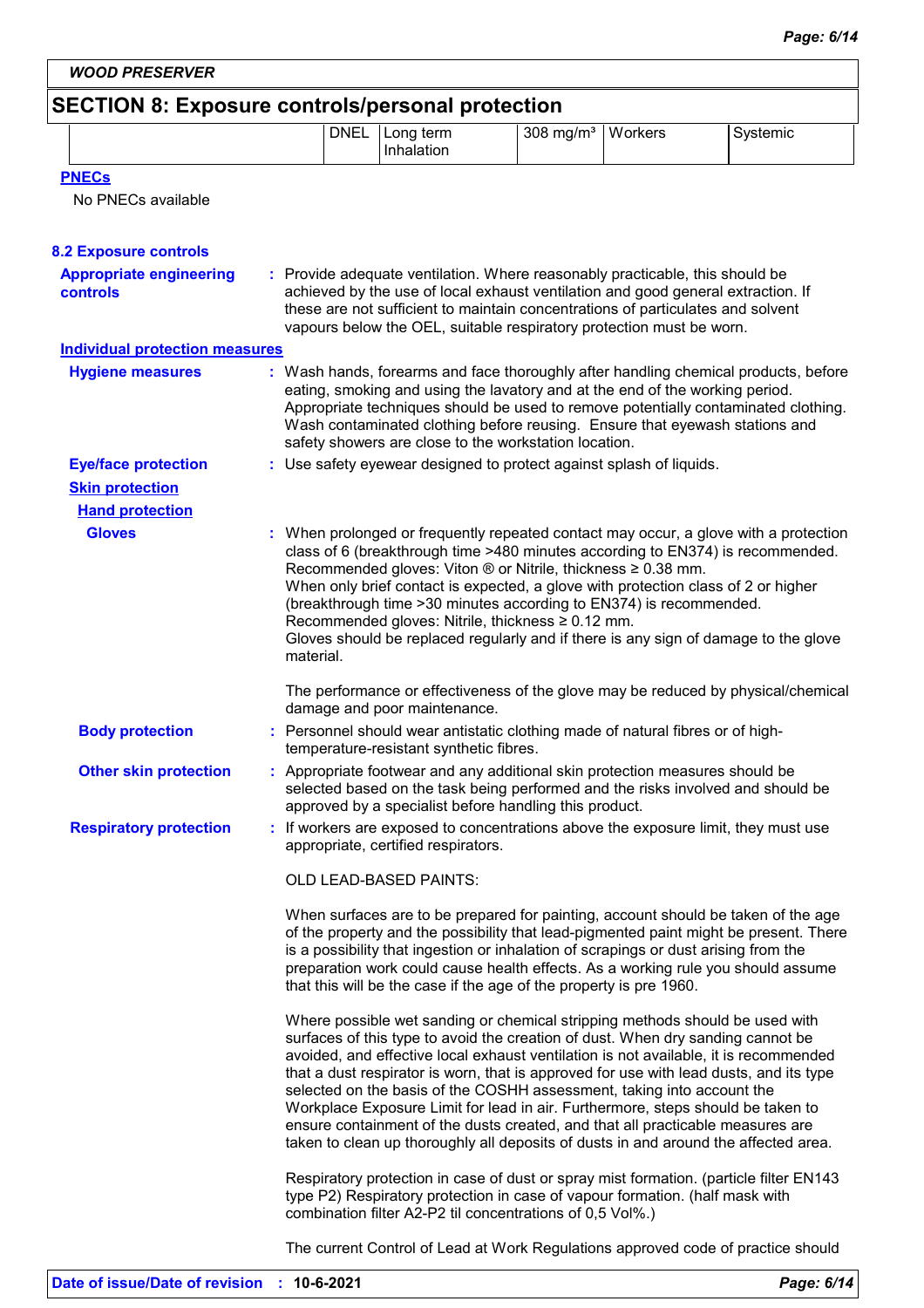#### **SECTION 8: Exposure controls/personal protection**

be consulted for advice on protective clothing and personal hygiene precautions. Care should also be taken to exclude visitors, members of the household and especially children from the affected area, during the actual work and the subsequent clean up operations. All scrapings, dust, etc. should be disposed of by the professional painting contractor as Hazardous Waste.

Extra precautions will also need to be taken when burning off old lead-based paints because fumes containing lead will be produced. It is recommended that a respirator, approved for use with particulate fumes of lead is selected on the basis of the COSHH assessment, taking into account the Workplace Exposure Limit for lead in air. Similar precautions to those given above about sanding should be taken with reference to protective clothing, disposal of scrapings and dusts, and exclusion of other personnel and especially children from the building during actual work and the subsequent clean up operations.

Avoid the inhalation of dust. Wear suitable face mask if dry sanding. Special precautions should be taken during surface preparation of pre-1960s paint surfaces over wood and metal as they may contain harmful lead. OLD LEAD-BASED PAINTS:

When surfaces are to be prepared for painting, account should be taken of the age of the property and the possibility that lead-pigmented paint might be present. There is a possibility that ingestion or inhalation of scrapings or dust arising from the preparation work could cause health effects. As a working rule you should assume that this will be the case if the age of the property is pre 1960.

Where possible wet sanding or chemical stripping methods should be used with surfaces of this type to avoid the creation of dust. When dry sanding cannot be avoided, and effective local exhaust ventilation is not available, it is recommended that a dust respirator is worn, that is approved for use with lead dusts, and its type selected on the basis of the COSHH assessment, taking into account the Workplace Exposure Limit for lead in air. Furthermore, steps should be taken to ensure containment of the dusts created, and that all practicable measures are taken to clean up thoroughly all deposits of dusts in and around the affected area.

Respiratory protection in case of dust or spray mist formation. (particle filter EN143 type P2) Respiratory protection in case of vapour formation. (half mask with combination filter A2-P2 til concentrations of 0,5 Vol%.)

The current Control of Lead at Work Regulations approved code of practice should be consulted for advice on protective clothing and personal hygiene precautions. Care should also be taken to exclude visitors, members of the household and especially children from the affected area, during the actual work and the subsequent clean up operations. All scrapings, dust, etc. should be disposed of by the professional painting contractor as Hazardous Waste.

Extra precautions will also need to be taken when burning off old lead-based paints because fumes containing lead will be produced. It is recommended that a respirator, approved for use with particulate fumes of lead is selected on the basis of the COSHH assessment, taking into account the Workplace Exposure Limit for lead in air. Similar precautions to those given above about sanding should be taken with reference to protective clothing, disposal of scrapings and dusts, and exclusion of other personnel and especially children from the building during actual work and the subsequent clean up operations.

Avoid the inhalation of dust. Wear suitable face mask if dry sanding. Special precautions should be taken during surface preparation of pre-1960s paint surfaces over wood and metal as they may contain harmful lead.

**Environmental exposure : Do not allow to enter drains or watercourses. controls**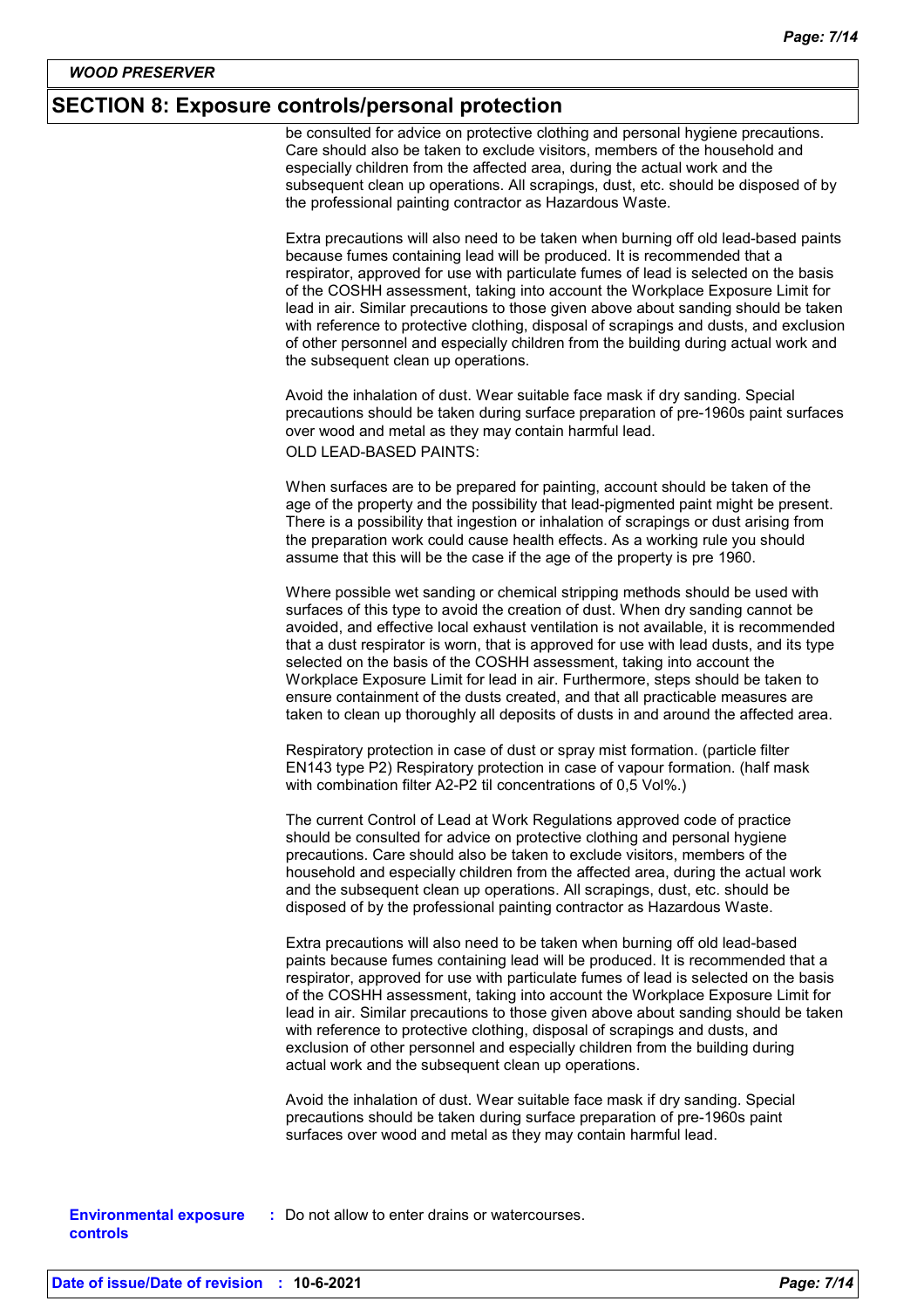## **SECTION 9: Physical and chemical properties**

| 9.1. Information on basic physical and chemical properties         |                                                                                                                    |
|--------------------------------------------------------------------|--------------------------------------------------------------------------------------------------------------------|
| <b>Appearance</b>                                                  |                                                                                                                    |
| <b>Physical state</b>                                              | : Liquid.                                                                                                          |
| <b>Colour</b>                                                      | : Various: See label.                                                                                              |
| <b>Odour</b>                                                       | Not available.                                                                                                     |
| <b>Odour threshold</b>                                             | : Not available.                                                                                                   |
| pH                                                                 | 7 [Conc. (% w/w): 100%]                                                                                            |
| <b>Melting point/freezing point</b>                                | : Not available.                                                                                                   |
| Initial boiling point and boiling<br>range                         | $: 100^{\circ}$ C                                                                                                  |
| <b>Flash point</b>                                                 | Not applicable.                                                                                                    |
| <b>Evaporation rate</b>                                            | Not available.                                                                                                     |
| <b>Upper/lower flammability or</b><br>explosive limits             | : Not available.                                                                                                   |
| <b>Vapour pressure</b>                                             | : Not available.                                                                                                   |
| <b>Vapour density</b>                                              | : Not available.                                                                                                   |
| <b>Relative density</b>                                            | 1,004                                                                                                              |
| <b>Solubility(ies)</b>                                             | : Easily soluble in the following materials: cold water.                                                           |
| <b>Partition coefficient: n-octanol/ : Not available.</b><br>water |                                                                                                                    |
| <b>Auto-ignition temperature</b>                                   | : Not available.                                                                                                   |
| <b>Decomposition temperature</b>                                   | : Not available.                                                                                                   |
| <b>Viscosity</b>                                                   | Kinematic (room temperature): $0.02 \text{ cm}^2/\text{s}$<br>Kinematic (40 $^{\circ}$ C): 0.02 cm <sup>2</sup> /s |
| <b>Explosive properties</b>                                        | : Not available.                                                                                                   |
| <b>Oxidising properties</b>                                        | : Not available.                                                                                                   |
| 9.2. Other information                                             |                                                                                                                    |
| <b>Solubility in water</b>                                         | : Not available.                                                                                                   |

## **SECTION 10: Stability and reactivity**

| <b>10.1 Reactivity</b>                            | : No specific test data related to reactivity available for this product or its ingredients.                                        |
|---------------------------------------------------|-------------------------------------------------------------------------------------------------------------------------------------|
| <b>10.2 Chemical stability</b>                    | : Stable under recommended storage and handling conditions (see Section 7).                                                         |
| <b>10.3 Possibility of</b><br>hazardous reactions | : Under normal conditions of storage and use, hazardous reactions will not occur.                                                   |
| <b>10.4 Conditions to avoid</b>                   | : When exposed to high temperatures may produce hazardous decomposition<br>products.                                                |
| <b>10.5 Incompatible materials</b>                | : Keep away from the following materials to prevent strong exothermic reactions:<br>oxidising agents, strong alkalis, strong acids. |
| <b>10.6 Hazardous</b><br>decomposition products   | Decomposition products may include the following materials: carbon monoxide,<br>carbon dioxide, smoke, oxides of nitrogen.          |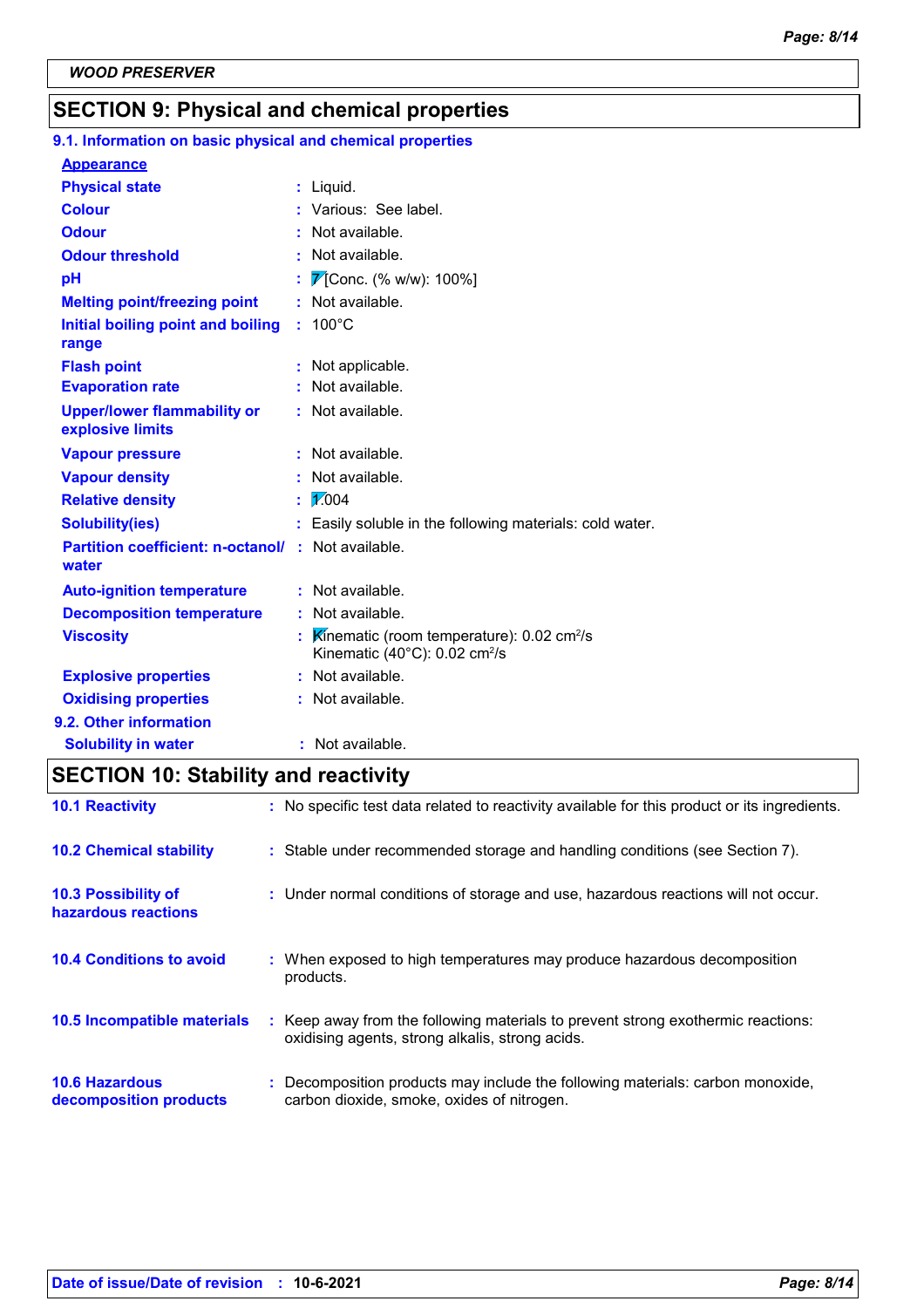## **SECTION 11: Toxicological information**

#### **11.1 Information on toxicological effects**

There are no data available on the mixture itself. The mixture has been assessed following the conventional method of the CLP Regulation (EC) No 1272/2008 and is classified for toxicological properties accordingly. See Sections 2 and 3 for details.

Exposure to component solvent vapour concentrations in excess of the stated occupational exposure limit may result in adverse health effects such as mucous membrane and respiratory system irritation and adverse effects on the kidneys, liver and central nervous system. Symptoms and signs include headache, dizziness, fatigue, muscular weakness, drowsiness and, in extreme cases, loss of consciousness.

Solvents may cause some of the above effects by absorption through the skin. Repeated or prolonged contact with the mixture may cause removal of natural fat from the skin, resulting in non-allergic contact dermatitis and absorption through the skin.

If splashed in the eyes, the liquid may cause irritation and reversible damage.

Ingestion may cause nausea, diarrhea and vomiting.

This takes into account, where known, delayed and immediate effects and also chronic effects of components from short-term and long-term exposure by oral, inhalation and dermal routes of exposure and eye contact.

Contains IPBC, propiconazole (ISO). May produce an allergic reaction.

#### **Acute toxicity**

| <b>Product/ingredient name</b>   | <b>Result</b>            | <b>Species</b> | <b>Dose</b>              | <b>Exposure</b> |
|----------------------------------|--------------------------|----------------|--------------------------|-----------------|
| 3-butoxypropan-2-ol              | ILD50 Dermal             | Rabbit         | 3100 mg/kg               |                 |
| <b>IPBC</b>                      | ILD50 Oral<br>ILD50 Oral | Rat<br>Rat     | 2700 mg/kg<br>1470 mg/kg |                 |
| $(2-methoxy method)$<br>propanol | ILD50 Oral               | Rat            | 5400 uL/kg               |                 |

**Conclusion/Summary :** Not available.

#### **Acute toxicity estimates**

| <b>Product/ingredient name</b> | Oral (mg/<br>kg) | <b>Dermal</b><br>(mg/kg) | <b>Inhalation</b><br>(gases)<br>(ppm) | <b>Inhalation</b><br>(vapours)<br>(mg/l) | <b>Inhalation</b><br>(dusts)<br>and mists)<br>(mg/l) |
|--------------------------------|------------------|--------------------------|---------------------------------------|------------------------------------------|------------------------------------------------------|
| $\sqrt{12}3847$                | N/A              | N/A                      | 93333.3                               | 400                                      | N/A                                                  |
| 3-butoxypropan-2-ol            | 2700             | 3100                     | N/A                                   | N/A                                      | N/A                                                  |
| <b>IPBC</b>                    | 500              | N/A                      | 700                                   | 3                                        | N/A                                                  |
| propiconazole (ISO)            | 500              | N/A                      | N/A                                   | N/A                                      | N/A                                                  |

#### **Irritation/Corrosion**

| <b>Product/ingredient name</b>      | <b>Result</b>        | <b>Species</b> | <b>Score</b> | <b>Exposure</b>       | <b>Observation</b> |
|-------------------------------------|----------------------|----------------|--------------|-----------------------|--------------------|
| (2-methoxymethylethoxy)<br>propanol | Eyes - Mild irritant | Human          |              | 8 mg                  |                    |
|                                     | Eyes - Mild irritant | Rabbit         |              | 24 hours 500 -<br>lmg |                    |
|                                     | Skin - Mild irritant | Rabbit         |              | 500 mg                | -                  |
| <b>Conclusion/Summary</b>           | Not available.       |                |              |                       |                    |

| <u>sonorasion, sammany</u>                              | nvuuvulluvlu.      |
|---------------------------------------------------------|--------------------|
| <b>Sensitisation</b>                                    |                    |
| <b>Conclusion/Summary</b>                               | $:$ Not available. |
| <b>Mutagenicity</b>                                     |                    |
| <b>Conclusion/Summary</b>                               | $:$ Not available. |
| <b>Carcinogenicity</b>                                  |                    |
| <b>Conclusion/Summary</b>                               | $:$ Not available. |
| <b>Reproductive toxicity</b>                            |                    |
| <b>Conclusion/Summary</b>                               | : Not available.   |
| <b>Teratogenicity</b>                                   |                    |
| <b>Conclusion/Summary</b>                               | $:$ Not available. |
| <b>Specific target organ toxicity (single exposure)</b> |                    |
| Not available.                                          |                    |
|                                                         |                    |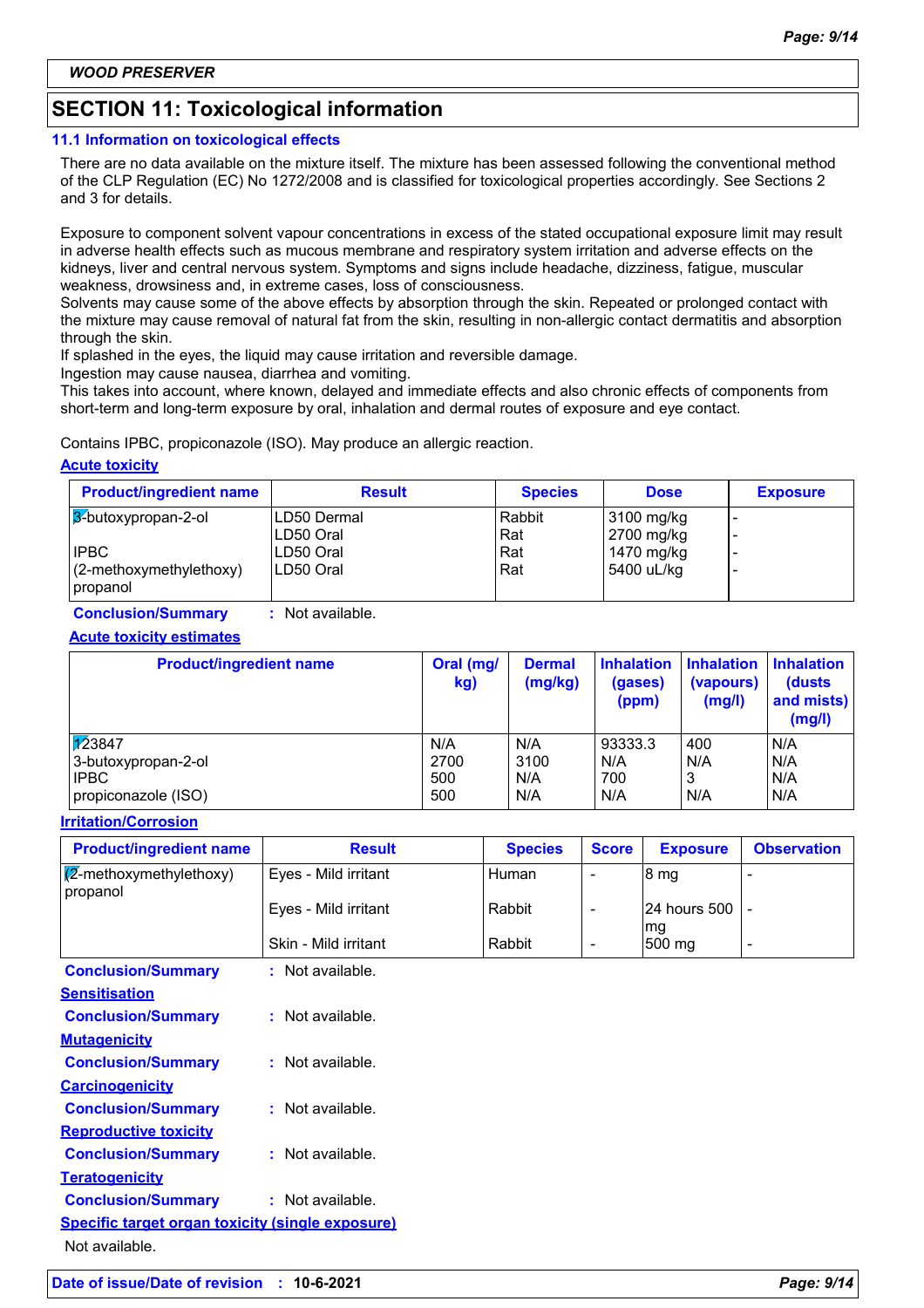## **SECTION 11: Toxicological information**

#### **Specific target organ toxicity (repeated exposure)**

| <b>Product/ingredient name</b> | <b>Category</b> | <b>Route of</b><br>exposure | <b>Target organs</b> |
|--------------------------------|-----------------|-----------------------------|----------------------|
| <b>IPBC</b>                    | Category 1      |                             |                      |

#### **Aspiration hazard**

Not available.

**Other information :** : Not available.

## **SECTION 12: Ecological information**

#### **12.1 Toxicity**

There are no data available on the mixture itself. Do not allow to enter drains or watercourses.

The mixture has been assessed following the summation method of the CLP Regulation (EC) No 1272/2008 and is classified for eco-toxicological properties accordingly. See Sections 2 and 3 for details.

| <b>Product/ingredient name</b> | <b>Result</b>                    | <b>Species</b>                           | <b>Exposure</b> |
|--------------------------------|----------------------------------|------------------------------------------|-----------------|
| propiconazole (ISO)            | Acute IC50 0.76 mg/l             | Algae - Skeletonema costatum             | 72 hours        |
|                                | Acute LC50 6.8 mg/l              | Fish - Cyprinus Caprio                   | I96 hours       |
|                                | Acute LC50 2.6 mg/l              | Fish - Leistomus xanthurus               | 196 hours       |
|                                | Acute LC50 6.4 mg/l              | Fish - Lepomis Macrochirus               | 196 hours       |
|                                | Acute LC50 5.3 mg/l              | Fish - Oncorhynchus Mykiss               | 196 hours       |
|                                | Acute LC50 0.99 mg/l Fresh water | Fish - Clarias batrachus -<br>Fingerling | 196 hours       |
|                                | Chronic EC50 0.51 mg/l           | Daphnia - Mysidopsis bahia               | 148 hours       |

**Conclusion/Summary :** Not available.

#### **12.2 Persistence and degradability**

**Conclusion/Summary :** Not available.

| <b>Product/ingredient name</b> | <b>Aquatic half-life</b> | <b>Photolysis</b> | Biodegradability |
|--------------------------------|--------------------------|-------------------|------------------|
| <b>IPBC</b>                    |                          |                   | Readily          |

#### **12.3 Bioaccumulative potential**

| <b>Product/ingredient name</b> | $LoaPow$ | <b>BCF</b> | <b>Potential</b> |
|--------------------------------|----------|------------|------------------|
| $3$ -butoxypropan-2-ol         | 1.2      |            | <b>I</b> low     |
| <b>IPBC</b>                    | 2.81     |            | low              |
| propiconazole (ISO)            | 3.72     |            | llow             |
| $(2$ -methoxymethylethoxy)     | 0.004    |            | llow             |
| propanol                       |          |            |                  |

#### **12.4 Mobility in soil**

| <b>Soil/water partition</b><br><b>coefficient (Koc)</b> | : Not available. |
|---------------------------------------------------------|------------------|
| <b>Mobility</b>                                         | : Not available. |

#### **12.5 Results of PBT and vPvB assessment**

This mixture does not contain any substances that are assessed to be a PBT or a vPvB.

**12.6 Other adverse effects** : No known significant effects or critical hazards.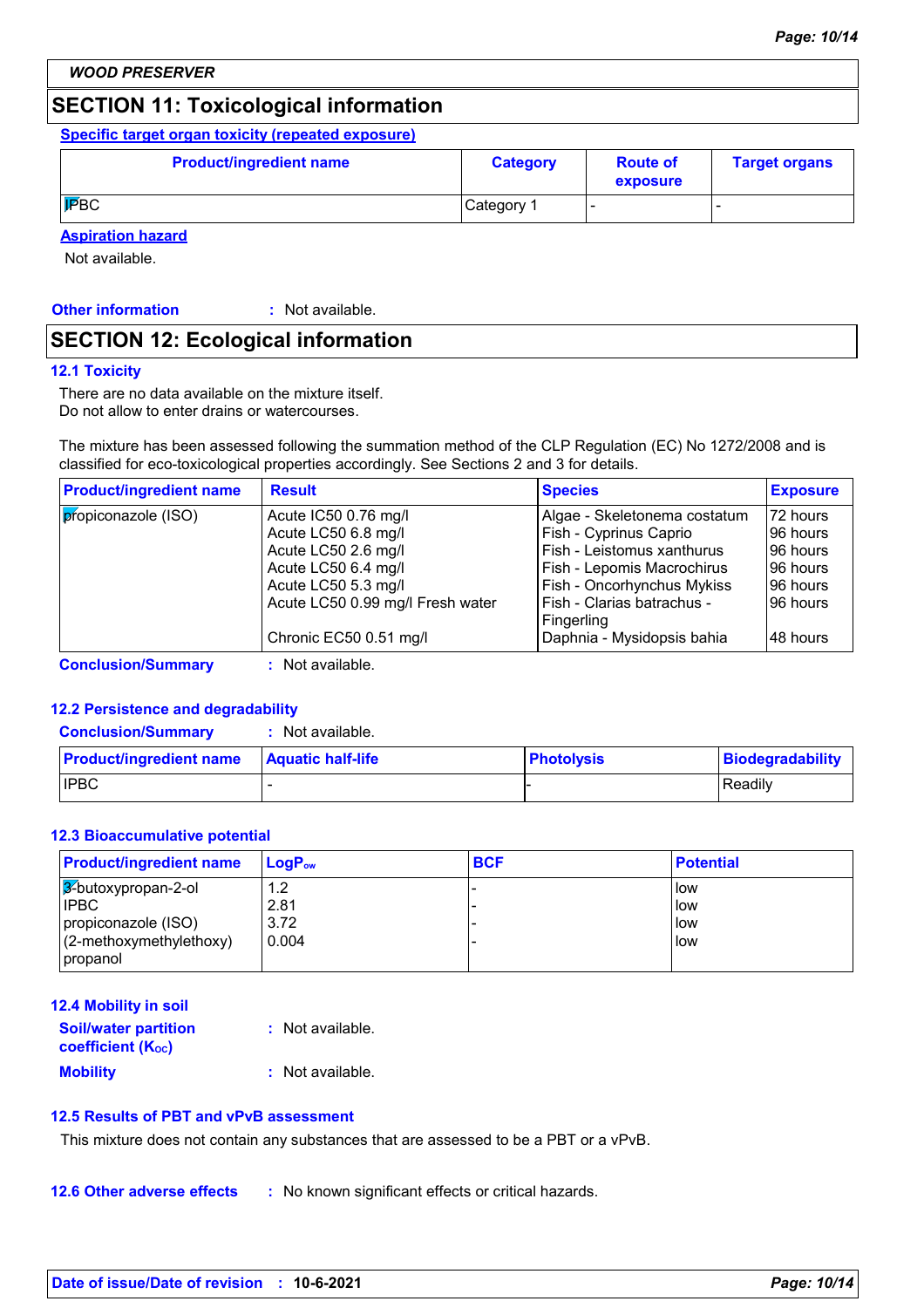## **SECTION 13: Disposal considerations**

The information in this section contains generic advice and guidance. The list of Identified Uses in Section 1 should be consulted for any available use-specific information provided in the Exposure Scenario(s).

#### **13.1 Waste treatment methods**

| <b>Product</b>                 |                                    |                                                                                                                                                                                                                                                                                                                                                                                                                                                                                                                |
|--------------------------------|------------------------------------|----------------------------------------------------------------------------------------------------------------------------------------------------------------------------------------------------------------------------------------------------------------------------------------------------------------------------------------------------------------------------------------------------------------------------------------------------------------------------------------------------------------|
| <b>Methods of disposal</b>     | all authorities with jurisdiction. | : The generation of waste should be avoided or minimised wherever possible.<br>Disposal of this product, solutions and any by-products should at all times comply<br>with the requirements of environmental protection and waste disposal legislation<br>and any regional local authority requirements. Dispose of surplus and non-<br>recyclable products via a licensed waste disposal contractor. Waste should not be<br>disposed of untreated to the sewer unless fully compliant with the requirements of |
| <b>Hazardous waste</b>         |                                    | : The classification of the product may meet the criteria for a hazardous waste.                                                                                                                                                                                                                                                                                                                                                                                                                               |
| <b>Disposal considerations</b> |                                    | Do not allow to enter drains or watercourses.<br>Dispose of according to all federal, state and local applicable regulations.<br>If this product is mixed with other wastes, the original waste product code may no<br>longer apply and the appropriate code should be assigned.<br>For further information, contact your local waste authority.                                                                                                                                                               |
| <b>Packaging</b>               |                                    |                                                                                                                                                                                                                                                                                                                                                                                                                                                                                                                |
| <b>Methods of disposal</b>     | when recycling is not feasible.    | The generation of waste should be avoided or minimised wherever possible. Waste<br>packaging should be recycled. Incineration or landfill should only be considered                                                                                                                                                                                                                                                                                                                                            |
| <b>Disposal considerations</b> | national legal provisions.         | Using information provided in this safety data sheet, advice should be obtained from<br>the relevant waste authority on the classification of empty containers.<br>Empty containers must be scrapped or reconditioned.<br>Dispose of containers contaminated by the product in accordance with local or                                                                                                                                                                                                        |
| <b>Type of packaging</b>       |                                    | European waste catalogue (EWC)                                                                                                                                                                                                                                                                                                                                                                                                                                                                                 |
| <b>CEPE Paint Guidelines</b>   | 15 01 10*                          | packaging containing residues of or contaminated by<br>hazardous substances                                                                                                                                                                                                                                                                                                                                                                                                                                    |
| <b>Special precautions</b>     |                                    | This material and its container must be disposed of in a safe way. Care should be<br>taken when handling emptied containers that have not been cleaned or rinsed out.<br>Empty containers or liners may retain some product residues. Avoid dispersal of<br>spilt material and runoff and contact with soil, waterways, drains and sewers.                                                                                                                                                                     |

## **SECTION 14: Transport information**

## **Information pertaining to IATA and ADN is considered not relevant since the material is not packaged in the correct approved packaging required of these methods of transport.**

|                                                           | <b>ADR</b>      | <b>IMDG</b>     |
|-----------------------------------------------------------|-----------------|-----------------|
| 14.1 UN number                                            | Not regulated.  | Not regulated.  |
| 14.2 UN proper<br>shipping name                           | Not applicable. | Not applicable. |
| <b>14.3 Transport</b><br>hazard class(es)<br><b>Class</b> | Not applicable. | Not applicable. |
| <b>Subsidiary class</b>                                   |                 |                 |
| <b>14.4 Packing group</b>                                 | Not applicable. | Not applicable. |
| 14.5<br><b>Environmental</b><br><b>hazards</b>            |                 |                 |
| Date of issue/Date of revision                            | 10-6-2021<br>÷. | Page: 11/14     |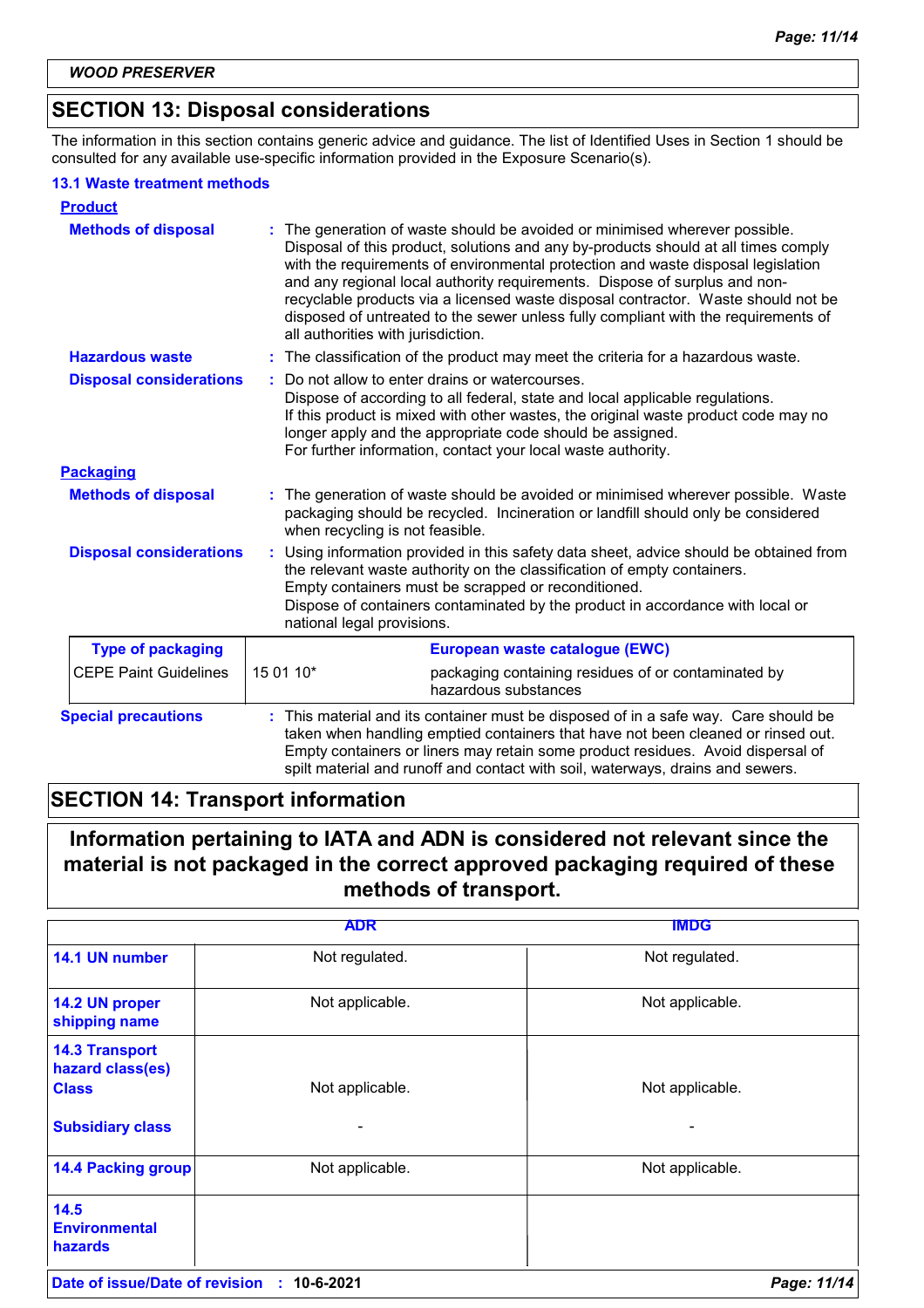*WOOD PRESERVER*

## **Information pertaining to IATA and ADN is considered not relevant since the material is not packaged in the correct approved packaging required of these methods of transport.**

| <b>Marine pollutant</b>                                                                      | No.                                                                                                                                                                                                                    | No.             |  |
|----------------------------------------------------------------------------------------------|------------------------------------------------------------------------------------------------------------------------------------------------------------------------------------------------------------------------|-----------------|--|
| <b>Marine pollutant</b><br>substances                                                        |                                                                                                                                                                                                                        | Not available.  |  |
| <b>14.6 Special</b><br>precautions for<br>user                                               | Transport within user's premises: always<br>transport in closed containers that are upright<br>and secure. Ensure that persons transporting<br>the product know what to do in the event of an<br>accident or spillage. |                 |  |
| <b>HI/Kemler number</b>                                                                      | Not available.                                                                                                                                                                                                         |                 |  |
| <b>Emergency</b><br>schedules (EmS)                                                          |                                                                                                                                                                                                                        | Not applicable. |  |
| <b>14.7 Transport in bulk</b><br>: Not applicable.<br>according to IMO<br><b>instruments</b> |                                                                                                                                                                                                                        |                 |  |
| <b>Additional</b><br><b>information</b>                                                      |                                                                                                                                                                                                                        |                 |  |
|                                                                                              |                                                                                                                                                                                                                        |                 |  |

### **SECTION 15: Regulatory information**

**15.1 Safety, health and environmental regulations/legislation specific for the substance or mixture**

#### **EU Regulation (EC) No. 1907/2006 (REACH)**

**Annex XIV - List of substances subject to authorisation**

#### **Annex XIV**

None of the components are listed, or the component present is below its threshold.

#### **Substances of very high concern**

None of the components are listed, or the component present is below its threshold.

**Annex XVII - Restrictions : Mot applicable.** 

#### **on the manufacture, placing on the market and use of certain dangerous substances, mixtures and articles**

#### **Other EU regulations**

**VOC for Ready-for-Use Mixture :** Not applicable.

**Ozone depleting substances (1005/2009/EU)** Not listed.

**Prior Informed Consent (PIC) (649/2012/EU)**

Not listed.

#### **Seveso Directive**

This product is not controlled under the Seveso Directive.

#### **International regulations**

**Chemical Weapon Convention List Schedules I, II & III Chemicals**

Not listed.

#### **Montreal Protocol** Not listed.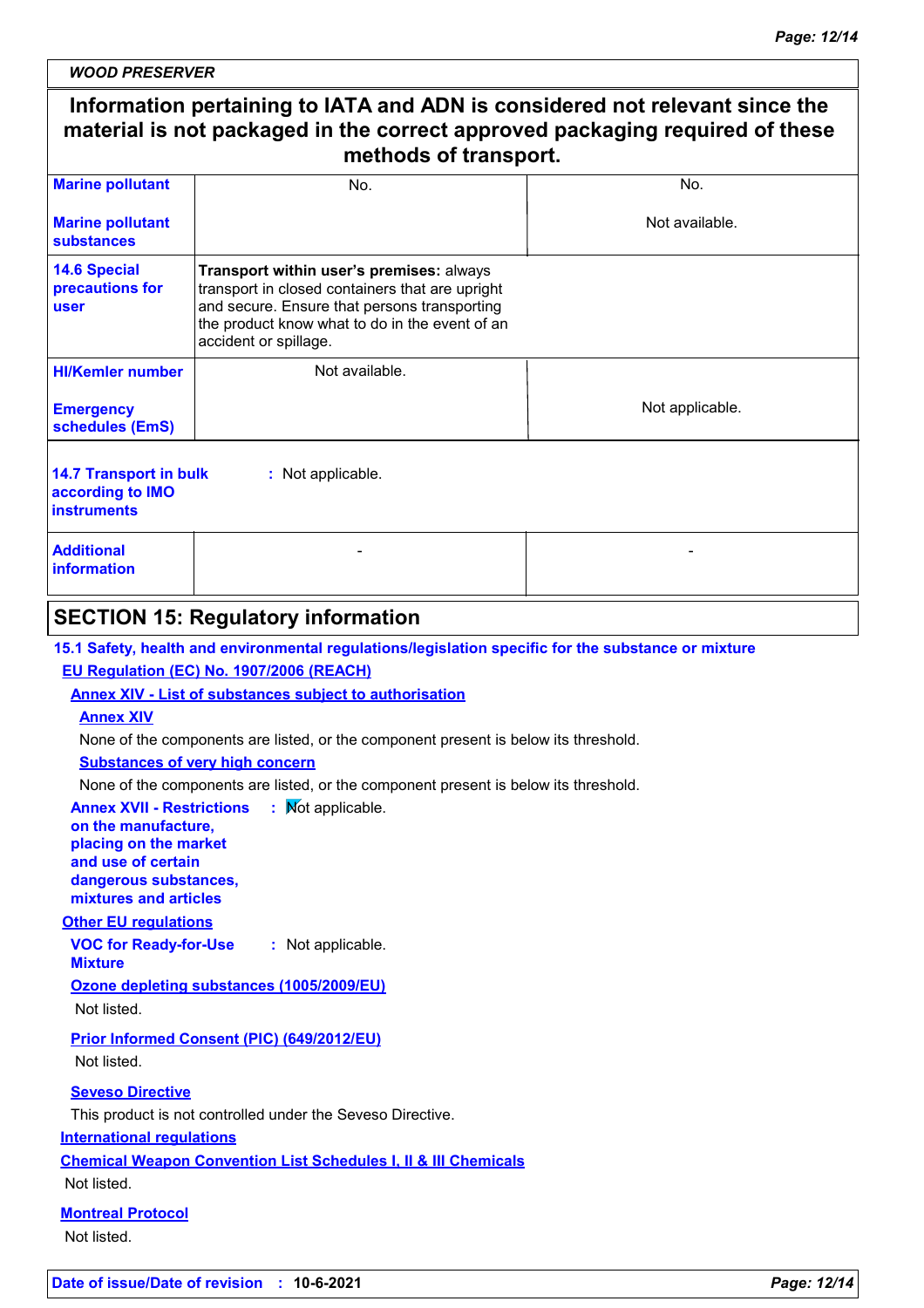## **SECTION 15: Regulatory information**

**Stockholm Convention on Persistent Organic Pollutants**

Not listed.

#### **Rotterdam Convention on Prior Informed Consent (PIC)**

Not listed.

#### **UNECE Aarhus Protocol on POPs and Heavy Metals**

Not listed.

#### **15.2 Chemical safety assessment :** No Chemical Safety Assessment has been carried out.

### **SECTION 16: Other information**

#### **CEPE code :** 1

 $\nabla$  Indicates information that has changed from previously issued version.

| <b>Abbreviations and acronyms : ATE = Acute Toxicity Estimate</b> | CLP = Classification, Labelling and Packaging Regulation [Regulation (EC) No. |
|-------------------------------------------------------------------|-------------------------------------------------------------------------------|
|                                                                   | 1272/2008]                                                                    |
|                                                                   | DMEL = Derived Minimal Effect Level                                           |
|                                                                   | DNEL = Derived No Effect Level                                                |
|                                                                   | EUH statement = CLP-specific Hazard statement                                 |
|                                                                   | $N/A = Not available$                                                         |
|                                                                   | PBT = Persistent, Bioaccumulative and Toxic                                   |
|                                                                   | PNEC = Predicted No Effect Concentration                                      |
|                                                                   | <b>RRN = REACH Registration Number</b>                                        |
|                                                                   | SGG = Segregation Group                                                       |
|                                                                   | vPvB = Very Persistent and Very Bioaccumulative                               |

**Procedure used to derive the classification according to Regulation (EC) No. 1272/2008 [CLP/GHS]**

| <b>Classification</b>                | <b>Justification</b> |
|--------------------------------------|----------------------|
| $\mathcal{R}$ quatic Chronic 3, H412 | Calculation method   |

#### **Full text of abbreviated H statements**

| H302                                          | Harmful if swallowed.                                 |
|-----------------------------------------------|-------------------------------------------------------|
| H315                                          | Causes skin irritation.                               |
| H317                                          | May cause an allergic skin reaction.                  |
| H318                                          | Causes serious eye damage.                            |
| H319                                          | Causes serious eye irritation.                        |
| H331                                          | Toxic if inhaled.                                     |
| <b>H360D</b>                                  | May damage the unborn child.                          |
| H372                                          | Causes damage to organs through prolonged or repeated |
|                                               | exposure.                                             |
| H400                                          | Very toxic to aquatic life.                           |
| H410                                          | Very toxic to aquatic life with long lasting effects. |
| H412                                          | Harmful to aquatic life with long lasting effects.    |
| <b>Full text of classifications [CLP/GHS]</b> |                                                       |
| <b>K</b> cute Tox. 3                          | <b>ACUTE TOXICITY - Category 3</b>                    |
| Acute Tox. 4                                  | <b>ACUTE TOXICITY - Category 4</b>                    |
| .                                             |                                                       |

| LOUIG TUAL U      | AUUTE TUMUITT - UdicyUITU                       |
|-------------------|-------------------------------------------------|
| Acute Tox, 4      | <b>ACUTE TOXICITY - Category 4</b>              |
| Aquatic Acute 1   | SHORT-TERM (ACUTE) AQUATIC HAZARD - Category 1  |
| Aquatic Chronic 1 | LONG-TERM (CHRONIC) AQUATIC HAZARD - Category 1 |
| Aquatic Chronic 3 | LONG-TERM (CHRONIC) AQUATIC HAZARD - Category 3 |
| Eye Dam. 1        | SERIOUS EYE DAMAGE/EYE IRRITATION - Category 1  |
| Eye Irrit. 2      | SERIOUS EYE DAMAGE/EYE IRRITATION - Category 2  |
| Repr. 1B          | REPRODUCTIVE TOXICITY - Category 1B             |
| Skin Irrit. 2     | SKIN CORROSION/IRRITATION - Category 2          |
| Skin Sens. 1      | SKIN SENSITISATION - Category 1                 |
| <b>STOT RE1</b>   | SPECIFIC TARGET ORGAN TOXICITY - REPEATED       |
|                   | <b>EXPOSURE - Category 1</b>                    |
|                   |                                                 |

**Date of printing :** 11-6-2021